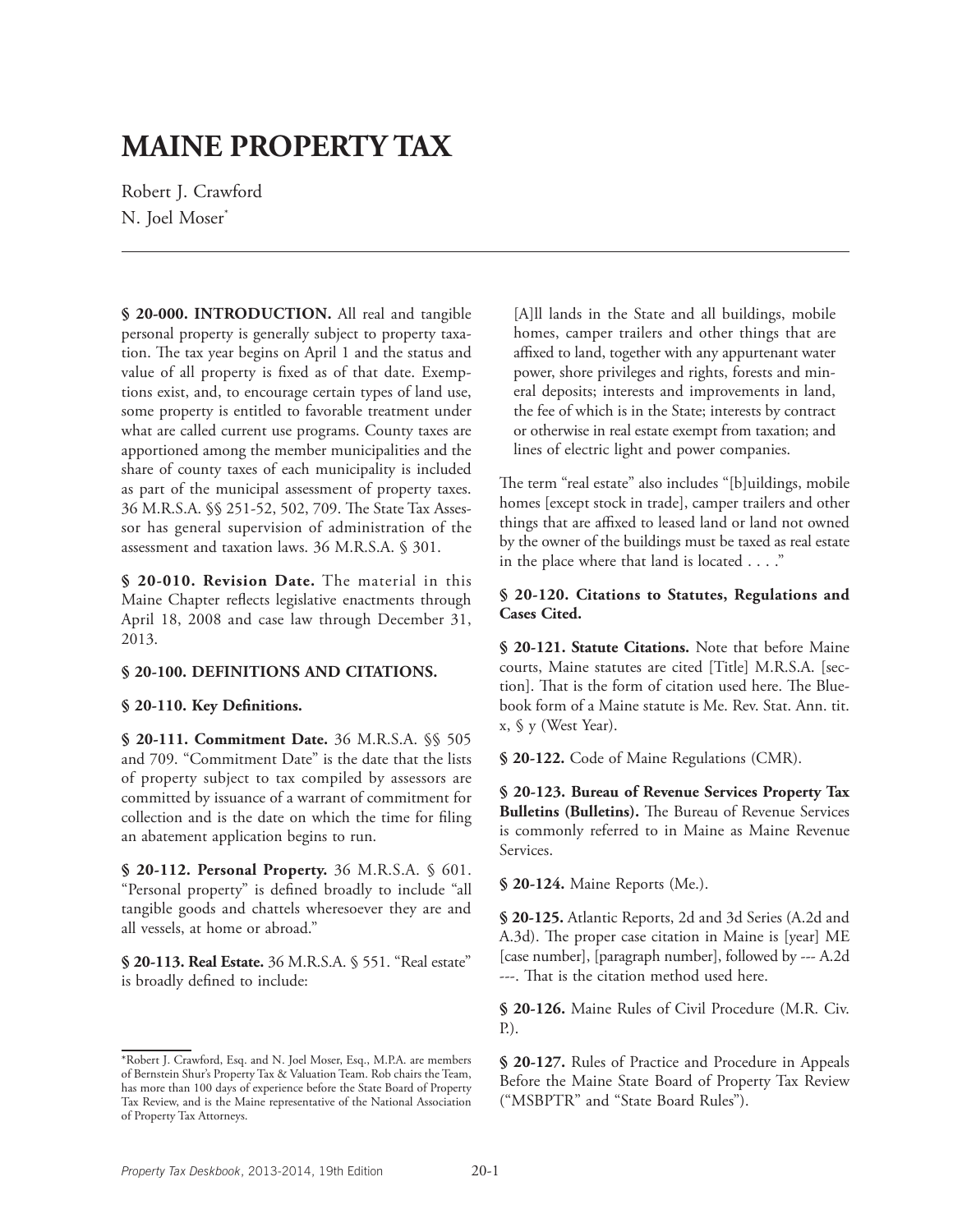## **§ 20-200. CLASSIFICATION AND VALUATION OF PROPERTY.**

**§ 20-210. Classification of Property**; **Where and to Whom Taxed.** Maine has two basic classifications of property—real and personal. *See* 36 M.R.S.A. §§ 502, 551, 601. Within these two classifications, however, certain property is entitled to various treatments. The situs where the property is subject to tax and to whom it is taxed depends on the type of property.

**§ 20-211. Real Estate.** *See* § 20-113 above.

**§ 20-211.1. Place Taxed.** All real estate is taxed in the place where it is located. 36 M.R.S.A. § 553.

**§ 20-211.2. Person Taxed.** Real estate is taxed to the owner or person in possession, whether resident or non-resident. 36 M.R.S.A. § 553; *see Mason v. Town of Readfield*, 1998 ME 201, ¶ 8, 715 A.2d 179, 181 (municipality has statutory discretion to tax the owner of real estate, rather than the person in possession). A person who is not the one taxed has no standing to contest the property tax assessment against another person, even if the person not taxed is obligated to pay the property taxes assessed under a land installment contract with the person against whom the property taxes were assessed. *Id.; see also Town of Waltham v. PPL Maine, LLC*, 2006 ME 88, **[9** 9-12, 901 A.2d 816, 818-19 (the holder of an easement appurtenant has a non-possessory interest, which is not subject to tax).

**§ 20-212. Personal Property.** *See* § 20-112 above. All personal property within or without the state, with certain exceptions, § 20-213 below, is taxable to the owner in the place where the owner resides. 36 M.R.S.A. § 602. A corporation is deemed to reside where it has its principal place of business. *City of Lewiston v. Tri-State Rubbish, Inc.*, 671 A.2d 955, 955 n.1 (Me. 1996).

**§ 20-213. Personal Property—Exceptions.** 36 M.R.S.A. § 603.

**§ 20-213.1. Personal Property Employed in Trade.** Personal property employed in trade, in the erection of buildings or vessels, or in the mechanic arts is taxed in the place where so employed provided that the owner or the owner's agent or subcontractor occupies any store, storehouse, ship, mill, wharf, landing place or shipyard therein for the purpose of such employment. 36 M.R.S.A. § 603(1). "Personal property employed in trade" includes both liquefied petroleum gas installations, and industrial and medical gas installations,

together with tanks or other containers used in connection therewith.

**§ 20-213.2. Cargo Trailers.** A cargo trailer is taxed in its primary location (meaning its usual base and where it regularly returns for repairs, supplies and activities related to its use) on April 1, even though the trailer may not be present in that place on April 1. 36 M.R.S.A. § 603(1-A).

**§ 20-213.3. Enumerated Property.** The following personal property is taxed in the place where situated: (i) store fixtures, office furniture, furnishings, fixtures and equipment; (ii) professional libraries, apparatus, implements and supplies; (iii) coin-operated vending or amusement devices; (iv) camper trailers; (v) television and radio transmitting equipment; and (vi) portable mills. 36 M.R.S.A. § 603(2-A). The word "office" in subparagraph (i) above modifies not only "furniture" but also "furnishings, fixtures and equipment." *City of Lewiston v. Tri-State Rubbish, Inc.*, 671 A.2d 955, 956 (Me. 1996) (dumpsters, though equipment, are not "office" equipment and thus fall outside this exception to the general rule that personal property is taxable to an owner in the place where the owner resides). Mobile magnetic resonance imaging (MRI) units are "professional apparatuses" within the meaning of this exception and, therefore, are taxable where situated on April 1. *Mobile Imaging Consortium v. City of Portland*, 1998 ME 15, ¶ 5, 704 A.2d 415, 416-17 (Me. 1998).

**§ 20-213.4. Nonresidents.** Personal property located within Maine but owned by a nonresident is taxed either to the owner, or the person in possession of the property, or to the person owning or occupying any store, storehouse, shop, mill, wharf, landing, shipyard or other place therein where the property is located. 36 M.R.S.A. § 603(3).

**§ 20-213.5. Partners in Business; Certain Corporations.** Certain personal property of partners in business may be taxed to the partners jointly under their partnership name. Personal property of manufacturing, mining, smelting, agricultural and stock raising corporations, and corporations organized for the purpose of buying, selling and leasing real estate is taxed to the corporation or to the persons in possession in the place where situated, with certain statutory exceptions. 36 M.R.S.A. §§ 603(7), (9).

**§ 20-213.6. Certain Mining Property.** The tax situs of personal property is at the mine site if the property is owned, leased or subject to possessory control of a min-